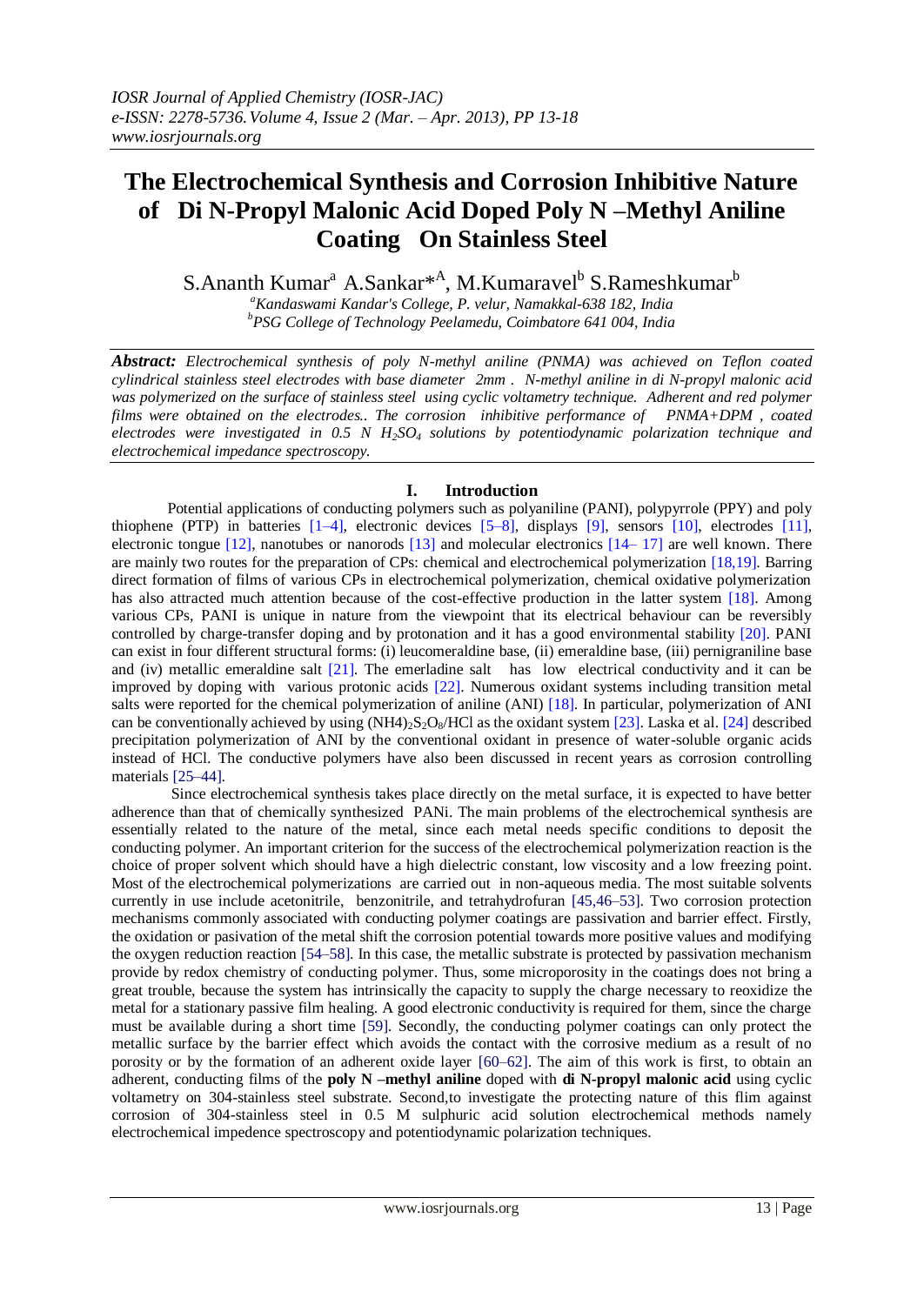# **II. Experimental**

### **2.1. Electrochemical synthesis on stainless steel**

N-methyl aniline (Aldrich) was vacuum-distilled and maintained in nitrogen atmosphere. **di Npropyl malonic acid** was used without further purification. The electrochemical cell used for the polymerization had a three electrode setup,in which a platinum foil served as counter electrode , a Ag wire coated with AgCl in saturated KCl served as reference electrode and a Teflon coated cylindrical stainless steel rod served as working electrode. The electrodes were polished with 1000 and 1200- grit emery papers prior to polymerization to get smooth surface and then degreased with etanol and acetone in an ultrasonic cleaner to remove impurities from the surface. Finally, the electrodes were rinsed with acetonitrile and dried. Electro deposition was performed by cyclic potential sweeping in the potential range between -1.2 and +1.4 V (versus Ag/AgCl, saturated KCl) at a scan rate of 50 mV/ s. using a potentiostat PARSTAT 2273, an advanced electrochemical instrument.

#### **2.2. ELECTROCHEMICAL IMPEDANCE MEASUREMENTS**

The electrochemical impedance measurements were carried out using the same potentiostat (PARSTAT 2273, Princeton Applied Research, USA) and same electrode set up in  $0.5M H<sub>2</sub>SO<sub>4</sub>$  solution. Data acquisition was performed utilizing the Power Suite software and analyzed using Zsimp Win software(version 3.21). The measurements were carried out in the frequency range  $10^{6}$ – $10^{-2}$  Hz at the open circuit potential by super imposing sinusoidal AC signal of small amplitude, 10 mV, after immersing 30 minutes in the corrosive media. The double layer capacitance (Cdl) and charge transfer resistance (Rct) were obtained from the impedance plots as described elsewhere [63]. Because Rct is inversely proportional to corrosion current density, it was used to determine the inhibition efficiency (IE%) using the relationship

$$
\text{IE}\% = \frac{Rct - R^o ct}{Rct} \times 100
$$

Where  $R_{ct}$  and  $R_{ct}^{\circ}$  are the charge transfer resistance values of polymer coated and uncoated stainless steel electrodes respectively.

#### **2.3. POLARIZATION MEASUREMENTS**

The potentiodynamic polarization curves were recorded for polymer coated and uncoated stainless steel electrodes respectively using the same cell setup employed for the impedance measurements. The potentials were swept at the rate of 1.66mVs<sup>-1</sup>, primarily from a more negative potential than  $E_{\text{ocp}}$  to a more positive potential than  $E_{\text{ocp}}$  through  $E_{\text{corr}}$ . The inhibition efficiencies were calculated using the relationship [64]:

$$
IE\% = \frac{I^{\circ}corr - Icorr}{I^{\circ}corr} \times 100
$$

Where  $I^{\circ}$ <sub>corr</sub> and  $I_{\text{corr}}$  are the corrosion current densities of the polymer coated and uncoated stainless steel electrodes respectively.

#### **III. Results and discussion**

*3.1. Cyclic voltammetry*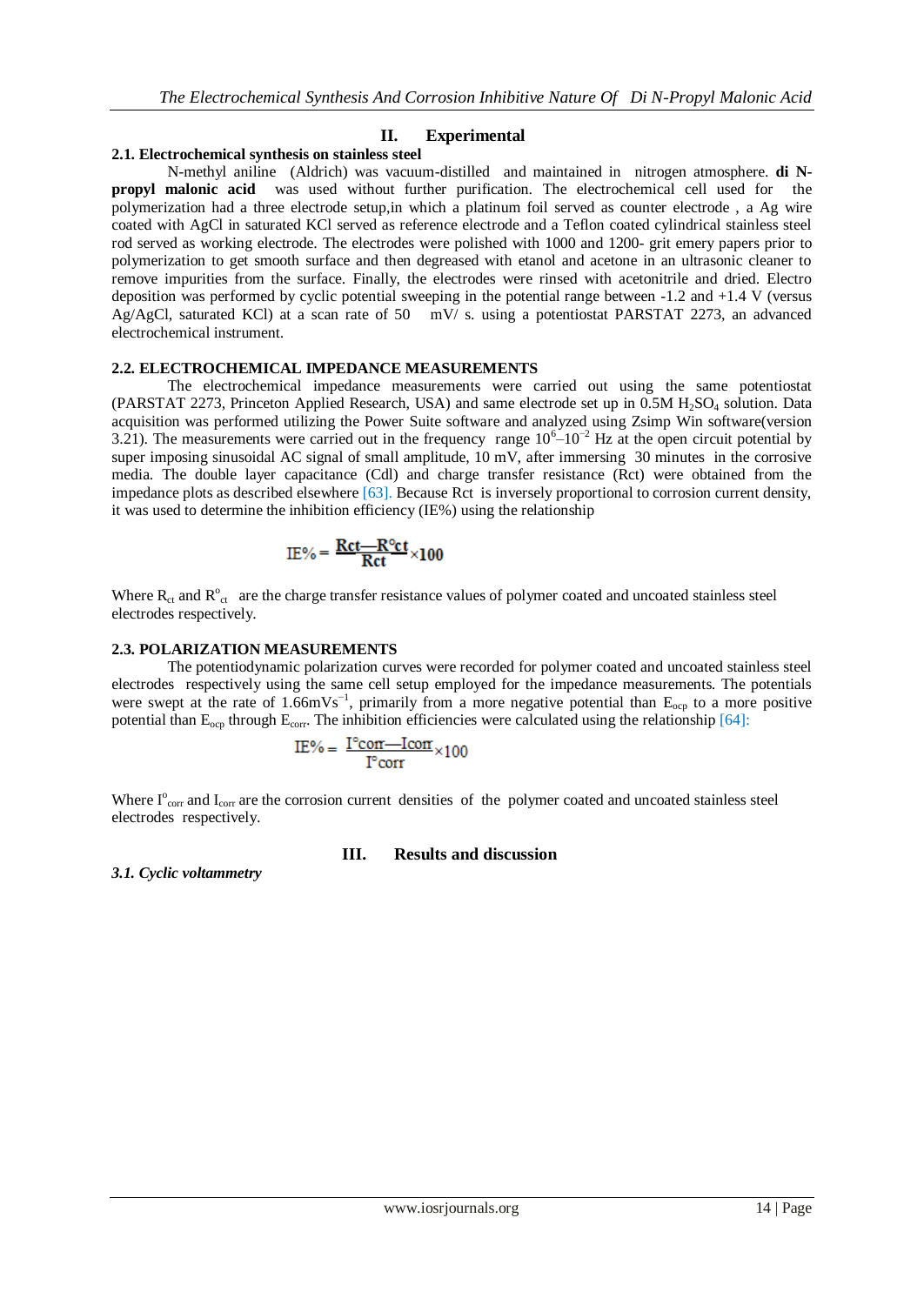

Fig. 1.Cyclic voltammogramms recorded for 304-stainless steel in di-N-propyl malonic acid solution containing 0.15 M N-methyl aniline (scan rate 50 mV/s).

di N-propyl malonic acid solution containing 0.15 M N-methyl aniline. The potential was scanned from -1.2 V to + 1.4 at the scan rate of 50mV/s.The formation and growth of the polymer film can be easily seen from the voltomogram. The peaks due to the oxidation and reduction of the film increase in intensity grows. The oxidation of amine units and the protonation of phenyl rings can be thought of as competing reactions during the protonation of polyaniline. Then, the oxygen gas evolution was observed to be a continuous current increase. In presence of 0.1 M aniline, the monomer oxidation process was observed at approximately  $+$  0.5 V. In the present system the electrochemical polymerization of poly N –methyl aniline aqueous protonic acid medium of pH 1.5 leads to the formation of two types of the polymer. The polymer layer direct contact electrode surface is green, ,the cyclic voltametric response is poly N –methyl aniline,with the difference that the protonation of the peak shift to a lower potential value and the peak due to the surface electron transfer shifts to a higher potential value. Both the peaks merge at and give as one model peak at a sweep rate of 90 mV/s. The polymer which is in contact with the electrolyte has red colour and the cyclic voltameter response of this flim .

# *3.2* **ELECTROCHEMICAL IMPEDANCE SPECTROSCOPIC MEASUREMENTS (EIS)**



The Impedance measurements of 304- SS immersed in sea water in the absence and presence of inhibitor are shown in Fig 1.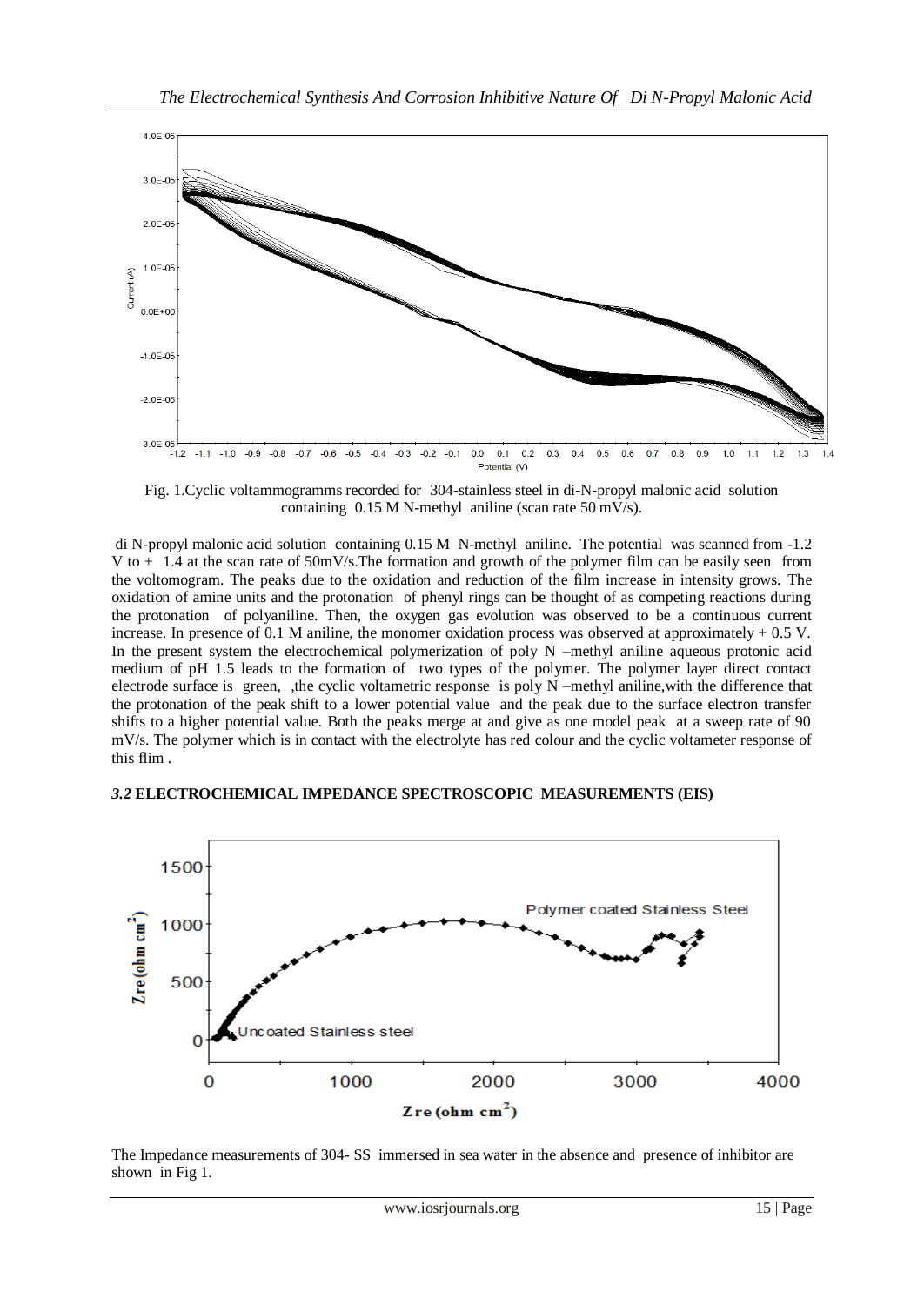| <b>Inhibitor</b> | Rct     | Վ                     | IE%   |
|------------------|---------|-----------------------|-------|
|                  | Ohm cm' | $\mu$ F               |       |
|                  | 122     | $1.3052\times10^{-3}$ |       |
| <b>PNMA+DPM</b>  | 29180   | $6.27\times10^{-8}$   | 99.58 |

| Table 2. Impedance parameters obtained from electrochemical impedance studies. |  |
|--------------------------------------------------------------------------------|--|
|--------------------------------------------------------------------------------|--|

The corrosion performance of polymer coated stainless steel cylinder was investigated in 0.5 N  $H_2SO_4$ solution The impedance spectra obtained for corrosion of mild steel in 0.5 M H<sub>2</sub>SO<sub>4</sub> solutions in the absence and presence of polymer are simple semicircles with one time constant . The R(CR) model best describes(Randles circuit) situation. The diameter of the semicircle increased for two orders when compared with the diameter of the semi circle obtained for bare electrode surface in the corrosive media.This indicates the charge transfer

process as the main controlling factor of the corrosion of stainless steel in acid media.

## **3.3POLARIZATION STUDIES**

Potentiodynamic polarization parameters like corrosion potential  $(E_{\text{corr}})$ ,corrosion current density (I<sub>corr</sub>), cathodic tafel slope (β<sub>c</sub>) Anodic tafel slope  $\beta_a$  and percentage inhibition efficiency according to polarization studies are listed in table 3. Here I<sub>corr</sub> decreased with increasing inhibitor concentration. It is clear that the decrease in corrosion current density is due to the better adherence of polymer film onto the metal surface.



The potentiodynamic polarization curves of stainless steel immersed in  $0.5$  N  $H<sub>2</sub>SO<sub>4</sub>$  in the absence and presence of polymer are in Fig 2.

**Table 3**. Corrosion parameters in the presence and absence of inhibitor obtained from polarization measurements.

| Inhibitor | -Ecorr | Вc   | Ba | $Icorr \times 10*6$ | IE%  |
|-----------|--------|------|----|---------------------|------|
|           | (mV)   | (mV) | mV | иA                  |      |
|           | $-303$ | 33   | 36 | 31.48               |      |
|           |        |      |    |                     |      |
| PNMA+DPM  | $-284$ |      | 93 | 0.6296              | 98.0 |
|           |        |      |    |                     |      |

E corr value shifted towards less negative potential .It has been reported that a compound can be classified as an anodic or cathodic type inhibitor on the basis of shift E  $_{\text{corr}}$  value.If displacement of E  $_{\text{corr}}$  value is greater than 85 mv ,towards anode or cathode with reference to the blank ,then an inhibitor is categorized as either anodic or cathodic type inhibitor ,otherwise inhibitor is treated as mixed type. In our study, maximum displacement in E corr value was around around 19 mV. Indicating inhibitor is a mixed type inhibitor with more cathodic nature.  $\beta_c$  and  $\beta_a$  values changed with respect to the inhibitor concentration. Therefore, the polymer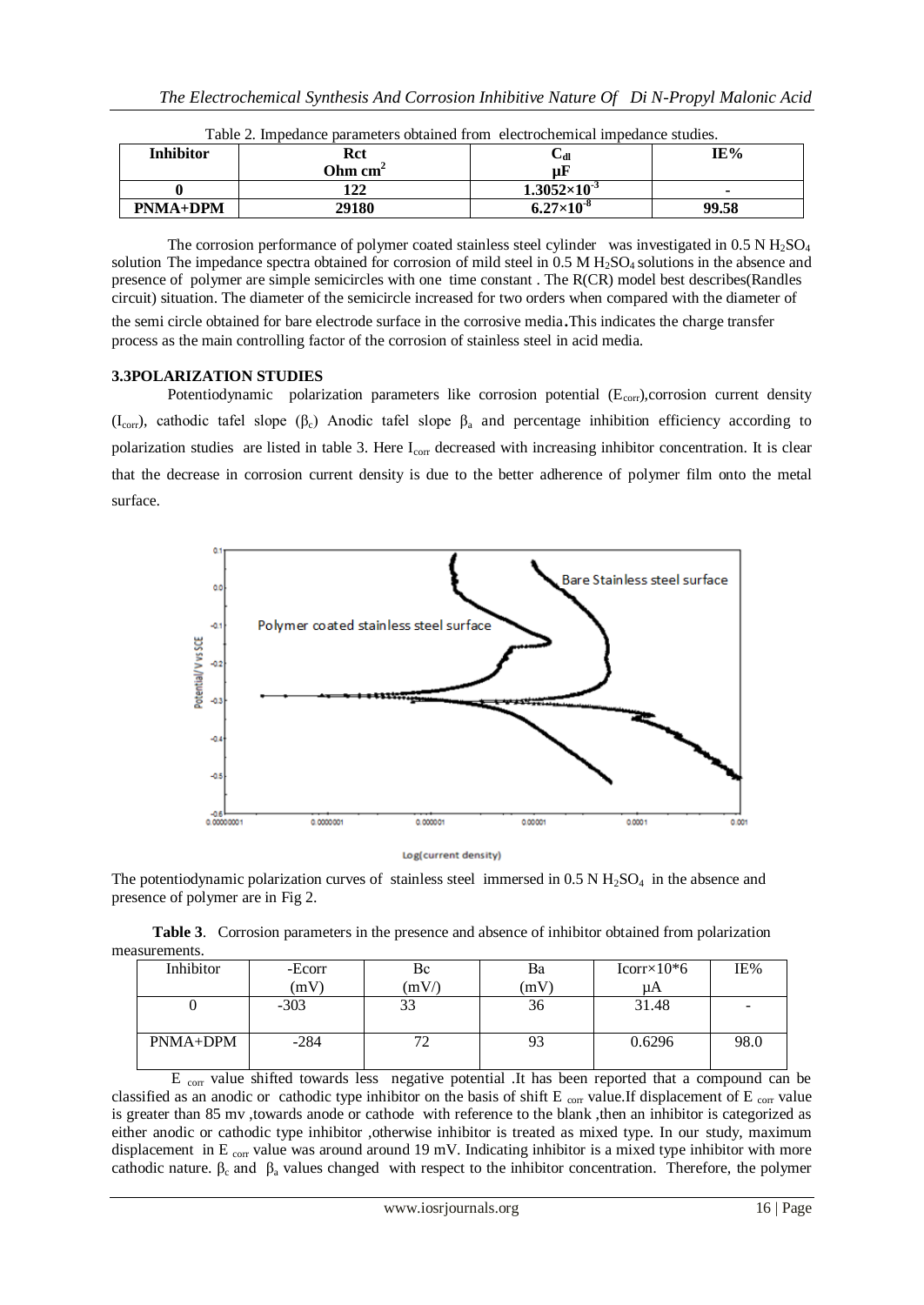coated stainless steel does not alter the reaction mechanism, and that the inhibition effect has occurred due to simple blocking of the active sites, thereby reducing available surface area of the corroding stainless steel . [65,66]

# **IV. Conclusions**

 The polymerization of N –methyl aniline was carried out successfully on 2mm 304-stainless electrode by cyclic voltammetry technique. The films synthesized as a top coating in acidic medium was homogenous and adherent.

 The corrosion behavior of PNMA top coating and of single 304-stainless electrode was investigated using ac impedance spectroscopy and polarization curves. It was found that the polymer film on 304-stainless electrode controls both cathodic and anodic reaction and the corrosion rate of stainless electrode decreased. In this way, PNMA coating exhibited an important barrier property against the attack of corrosive medium.

#### **References**

- [1] P.J. Nigrey, A.G. McDiarmid, A.J. Heeger, J. Chem. Soc., Chem. Commun. 594 (1979).
- [2] A. Kitani, J. Izumi, J. Yano, Y. Hiromoto, K. Sasaki, Bull. Chem. Soc. Jpn. 57 (1984) 2254.
- M. Morita, K. Komaguchi, H. Tsutsumi, Y. Matsuda, Electrochim. Acta 37 (1992) 1093.
- [4] S. Yonezawa, K. Kanamura, Z. Takehara, J. Electroanal. Chem. 140 (1993) 629. N. Ballav / Materials Letters 58 (2004) 3257–3260 3259
- [5] A. Tsumura, H. Fuchigami, H. Koezuka, Synth. Met. 41–43 (1991) 1181.
- [6] F. Ebisawa, T. Kurokawa, S. Nara, J. Appl. Phys. 54 (1983) 3255.
- [7] K. Kaneto, K. Yoshino, Y. Inuishi, Jpn. J. Appl. Phys. 22 (1983) L421.
- [8] P.C. Pandey, R. Prakash, J. Electrochem. Soc. 145 (1998) 999.
- [9] S. Kuwabata, H. Yoneyama, H. Tamura, Bull. Chem. Soc. Jpn. 57 (1984) 2247.
- [10] M. Nishizawa, Y. Miwa, T. Matsue, I. Uchida, J. Electrochem. Soc. 140 (1993) 1650.
- [11] T. Ohsaka, M. Ohba, M. Sato, N. Oyama, S. Tanaka, S. Nakamura, J. Electroanal. Chem. 300 (1991) 51.
- [12] A. Riul, A.M. Gallardo Soto, S.V. Mello, S. Bone, D.M. Taylor, L.H.C. Mattoso, Synth. Met. 132 (2003) 109.
- [13] Z. Zhang, M. Wan, Synth. Met. 132 (2003) 205.
- [14] V. Sexena, B.D. Malhotra, Curr. Appl. Phys. 3 (2003) 293.
- 
- [15] D.G. Lidzey, D.D.C. Bradley, S.F. Alvarado, D.F. Sedler, Nature 386 (1997) 135. Z. Shen, P.E. Burrows, V. Bulovic, S.R. Forest, M.E. Thomson, Science 276 (1997) 2009.
- [17] M. Granstrom, K. Petrisch, A.C. Areas, A. Lux, M.R. Anderson, R.H. Friend, Nature 382 (1996) 695.
- N. Toshima, S. Hara, Prog. Polym. Sci. 20 (1995) 155.
- [19] J. Roncali, Chem. Rev. 92 (1992) 711.<br>[20] M.M. Ayad, N. Salahuddin, M.A. Sher
- M.M. Ayad, N. Salahuddin, M.A. Sheneshin, Synth. Met. 132 (2003) 185.
- [21] W. Yin, E. Ruckenstein, Synth. Met. 108 (2000) 39.
- [22] A.G. McDiarmid, J.C. Chiang, A.F. Richter, A.J. Epstein, Synth. Met. 18 (1987) 285.<br>[23] J. Stejskal, R.G. Gilbert, Pure Appl. Chem. 74 (2002) 857.
- [23] J. Stejskal, R.G. Gilbert, Pure Appl. Chem. 74 (2002) 857.
- J. Laska, J. Widlarz, E. Wozny, J. Polym. Sci. 40 (2002) 3562.
- [25] F. Beck, R. Michaelis, F. Schloten, B. Zinger, Electrochim. Acta 39 (1994) 229.
- [26] C.A. Ferreira, S. Aeiyach, J.J. Aaron, P.C. Lacaze, Electrochim. Acta 41 (1996) 1801.
- [27] J.C. Lacroix, J.L. Camalet, S. Aeiyach, K.I. Chane-Ching, J. Petitjean, E. Chauveau, P.C. Lacaze, J. Electroanal. Chem. 481 (2000) 76.
- [28] G. Troch-Nagels, R. Winand, A. Weymeersch, L. Renard, J. Appl. Electrochem. 22 (1992) 756.
- [29] B. Wessling, Adv. Mater. 6 (1994) 226.
- [30] W.K. Lu, R.L. Elsenbaumer, B. Wessling, Synth. Met. 71 (1995) 2163.
- [31] D.W. DeBerry, J. Electrochem. Soc. 132 (19851022).
- [32] M. Shirmeisen, F. Beck, J. Appl. Electrochem. 19 (1989) 401.
- P. Hulser, F. Beck, J. Appl. Electrochem. 20 (1990) 596.
- [34] C.A. Ferreira, S. Aeiyach, M. Delamar, P.C. Lacaze, J. Electroanal. Chem. 284 (1990) 351.
- [35] J. Petitjean, S. Aeiyach, J.C. Lacroix, P.C. Lacaze, J. Electroanal. Chem. 478 (1999) 92.
- [36] S. Aeiyach, E.A. Bazzaoui, P.C. Lacaze, J. Electroanal. Chem. 434 (1997) 153.<br>[37] G. Mengoli, M.M. Musiani, Electrochim. Acta 31 (1986) 201.
- [37] G. Mengoli, M.M. Musiani, Electrochim. Acta 31 (1986) 201.
- [38] M.C. Pham, P.C. Lacaze, J.E. Dubois, J. Electroanal. Chem. 86 (1978) 147.
- 
- [39] G. Mengoli, P. Bianco, S. Daolio, M.T. Munari, Electrochem. Soc. 128 (1981) 2276. P. Mourcel, M.C. Pham, P.C. Lacaze, J.E. Dubois, J. Electroanal. Chem. 145 (1983) 467.
- [41] G. Mengoli, M.T. Munari, P. Bianco, M.M. Musiani, J. Appl. Polym. Sci. 26 (1981) 4247.
- [42] D. Sazou, C. Georgolios, J. Electroanal. Chem. 429 (1997) 81.
- [43] M.C. Bernard, A. Hugot-Le Goff, S. Joiret, N.N. Dinh, N.N. Toan, J. Electrochem. Soc. 146 (1999) 995.
- [44] B. Wessling, J. Posdorfer, Electrochim. Acta 44 (1999) 2139.
- J. Petitjean, S. Aeiyach, J.C. Lacroix, P.C. Lacaze, J. Electroanal. Chem. 478 (1999) 92.
- [46] A. Desbene, M.J. Vernay, E. Dubois, Y. Camilledacaze, J. Electroanal. Chem. 189 (1985) 51.
- [47] C.A. Ferreira, S. Aeiyach, M. Delamar, P.C. Lacaze, Surf. Interface Anal. 20 (1993) 749.
- [48] B. Zaid, S. Aeiyach, P.C. Lacaze, Synth. Met. 65 (1994) 27.
- [49] K.M. Cheung, D. Bloor, G.C. Stevens, Polymer 29 (1988) 1709.
- [50] C.A. Ferreira, S. Aeiyach, P.C. Lacaze, P. Bernard, H. Takenouti, J. Electroanal. Chem. 223 (1992) 357.
- [51] J.P. Marsault, K. Fraoua, S. Aeiyach, J. Aubard, G. Levi, P.C. Lacaze, J. Chim. Phys. 89 (1992) 1167. G. Bereket et al. / Applied Surface Science 252 (2005) 1233–1244 1243